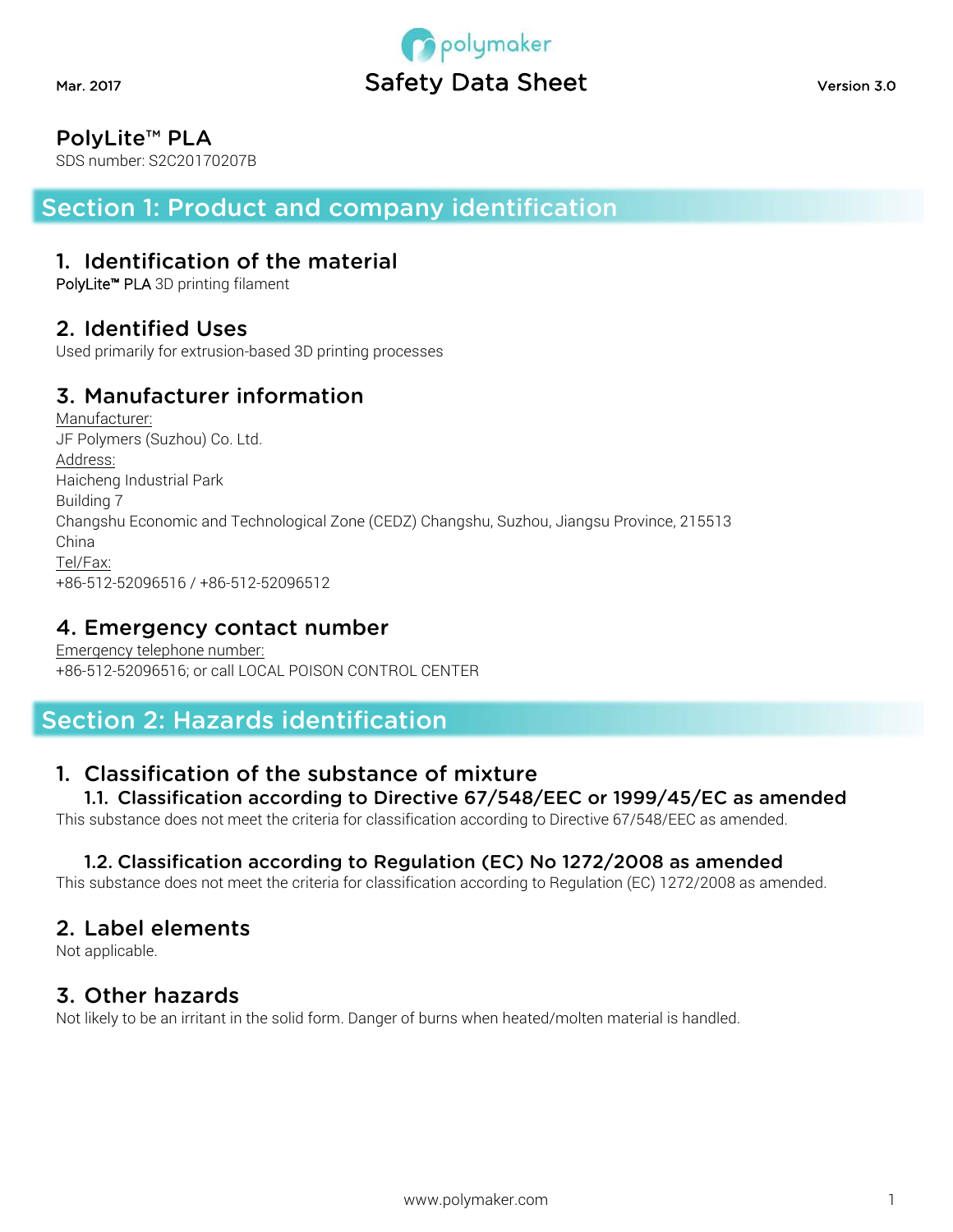

# Section 3: Composition/information on ingredients

#### 1. Substances

| <b>Chemical Name</b>     | <b>CAS No. 4</b> | Weight (%) | <b>Exposure Limits</b> |
|--------------------------|------------------|------------|------------------------|
| Poly (lactic acid) resin | $9051 - 89 - 2$  | $90\%$     | None                   |

## Section 4: First aid measures

# 1. Description of first aid measures

#### 1.1. Inhalation

Move to fresh air. Call a physician immediately if irritation persists.

#### 1.2. Skin contact

Rinse immediately with plenty of water. If skin irritation persists, call a physician. Cool skin rapidly with cold water after contact with hot polymer.

#### 1.3. Eye contact

Rinse immediately with plenty of water. Call a physician immediately.

#### 1.4. Ingestion

Drink water as a precaution. Never give anything by mouth to an unconscious person. Do not induce omitting without medical advice. Call a physician immediately.

#### 2. Most important symptoms and effects, both acute and delayed

Burns resulted from contacting or handling heated/molten materials

#### 3. Indication of any immediate medical attention and special treatment needed

Provide general supportive measures and treat symptomatically.

## Section 5: Fire-fighting measures

#### 1. Suitable extinguishing media

Foam. Water. Carbon dioxide (CO2). Dry chemical. Alcohol resistant foams are preferred if available. General-purpose synthetic foams (including AFFF) or protein foams may function, but much less effectively.

## 2. Special hazards arising from the substance or mixture

No specific hazard.

#### 3. Advice for fire fighters

Follow the general fire precautions indicated in the workplace. Self-contained breathing apparatus and full protective clothing must be worn in case of fire. Use standard firefighting procedures and consider the hazards of other involved materials. Fire-fighters should wear appropriate protective equipment and self-contained breathing apparatus (SCBA) with a full face-piece operated in positive pressure mode.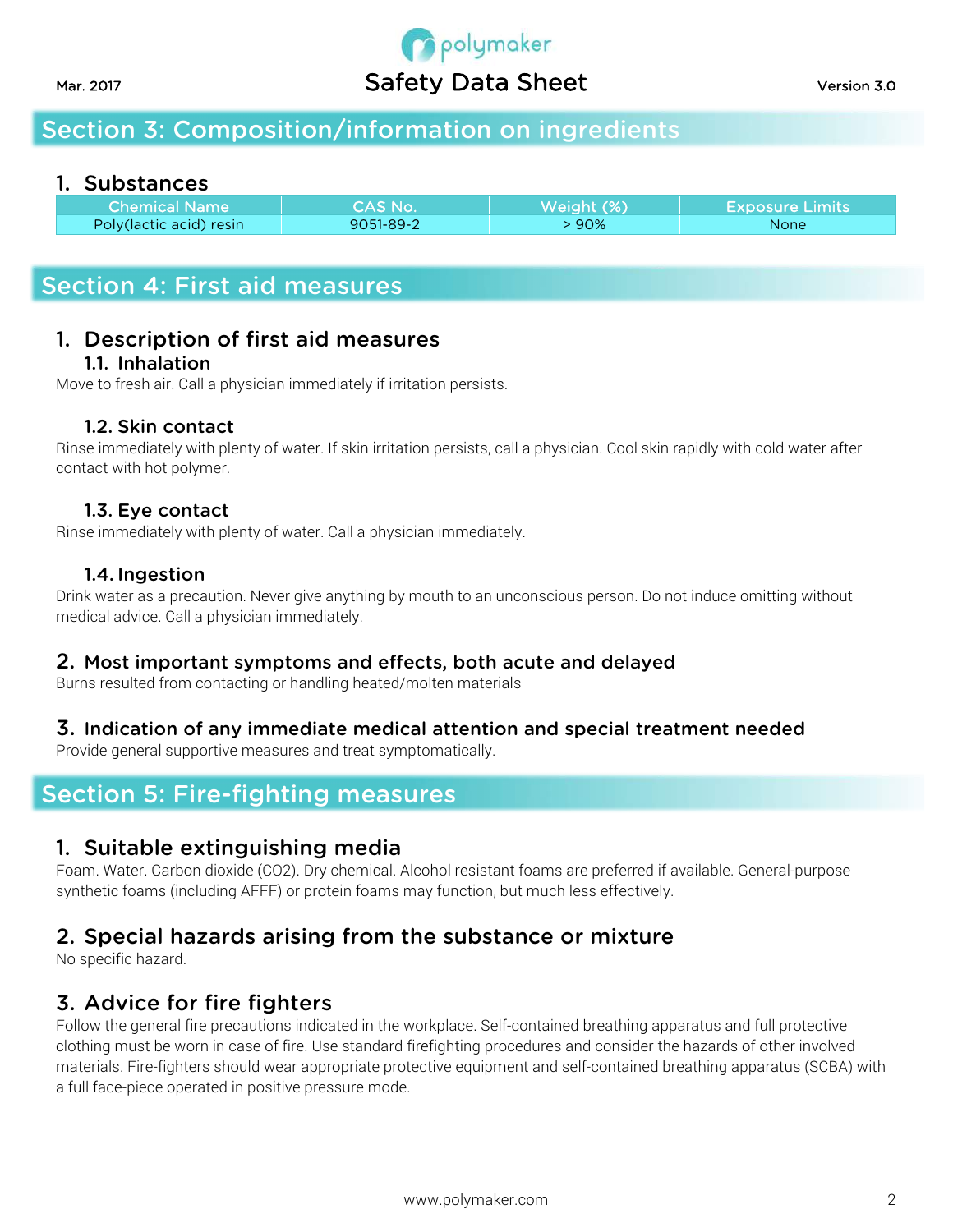# **Opolymaker** Mar. 2017 **Safety Data Sheet** Version 3.0

# Section 6: Accidental release measures

## 1. Personal precautions, protective equipment and emergency procedures

Lab coat. Impervious gloves. Safety glasses with side shields.

### 2. Environmental precautions

Do not flush into surface water or sanitary sewer system. Do not allow material to contaminate ground water system.

## 3. Methods and materials for containment and cleaning up

Shovel into suitable container for disposal.

# Section 7: Handling and storage

## 1. Precautions for safe handling

Avoid prolonged contact with skin and eyes. Avoid dust formation. Workers should be protected from the possibility of contact with molten material. Low hazard for usual industrial or commercial handling.

## 2. Conditions for safe storage

Store in a cool, dry, well-ventilated area. Keep away from heat, sparks and flames. Keep containers closed. Avoid moisture contamination. Transferring dry pellets or granules between containers or charging into solvents can cause a build-up of static electricity which can be sufficient to cause fires and/or explosions in the presence of flammable materials. Equipment should provide a means of dissipating any charges that may develop.

## Section 8: Exposure controls/personal protection

### 1. Control parameters

Consult local authorities for acceptable exposure limits. Biological limit values: No biological exposure limits noted for the ingredient(s) Recommended monitoring procedures: Not available Derived no-effect level (DNEL): Not available Predicted no effect concentrations (PNECs): Not available

## 2. Engineering controls

Use local exhaust ventilation to maintain airborne concentrations below the TLV. Suitable respiratory equipment should be used in cases of insufficient ventilation or where operational procedures demand it. For guidance on engineering control measures refer to publications such as the ACGIH current edition of 'Industrial Ventilation, a manual of Recommended Practice.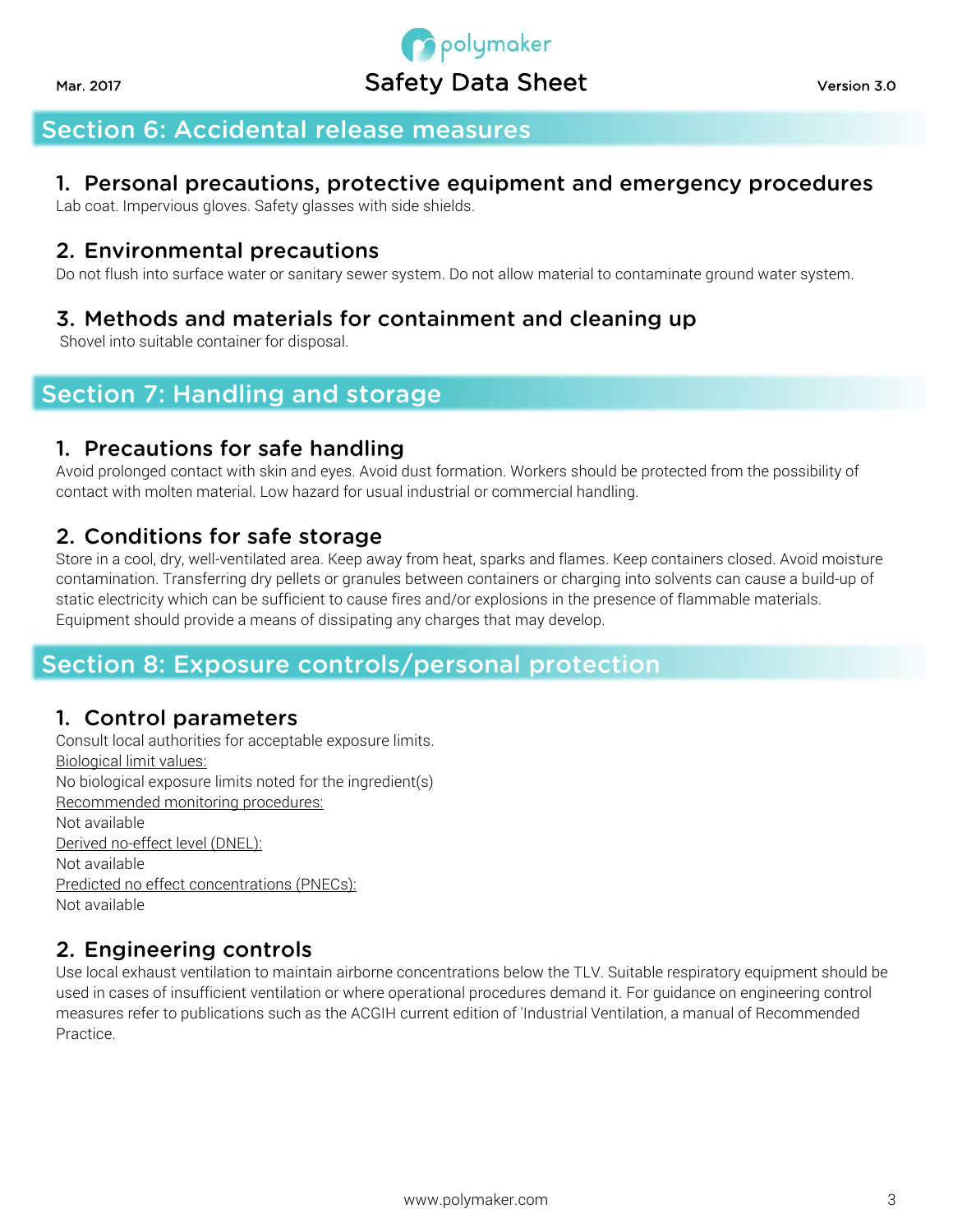

## 3. Personal protective equipment

Eyes:

safety glasses with side-shields

Skin: lab coat

Respiratory:

Wear appropriate respirator when ventilation is inadequate.

Hands:

Chemical-resistant, impervious gloves complying with an approved standard should be worn at all times when handling chemical products if a risk assessment indicates this is necessary.

Personal protective:

equipment



# Section 9: Physical and chemical properties

### 1. Information on basic physical and chemical properties

Appearance: Solid Color: Various Odor: Almost Odorless Odor threshold: Not available pH: Not applicable Melting point/freezing point: 150˚C Softening temperature: 63˚C Boiling point: Not applicable Flash point: Not applicable Evaporation rate: Not applicable Flammability: Not available Upper/lower flammability or explosive limits: Not available Vapor pressure: Not applicable Vapor density: Not applicable Relative density: 1.25 g/cm<sup>3</sup> Solubility: No available Partition coefficient (n-octanol/water): No available Auto-ignition temperature: > 350˚C Decomposition temperature: No available Viscosity: Not applicable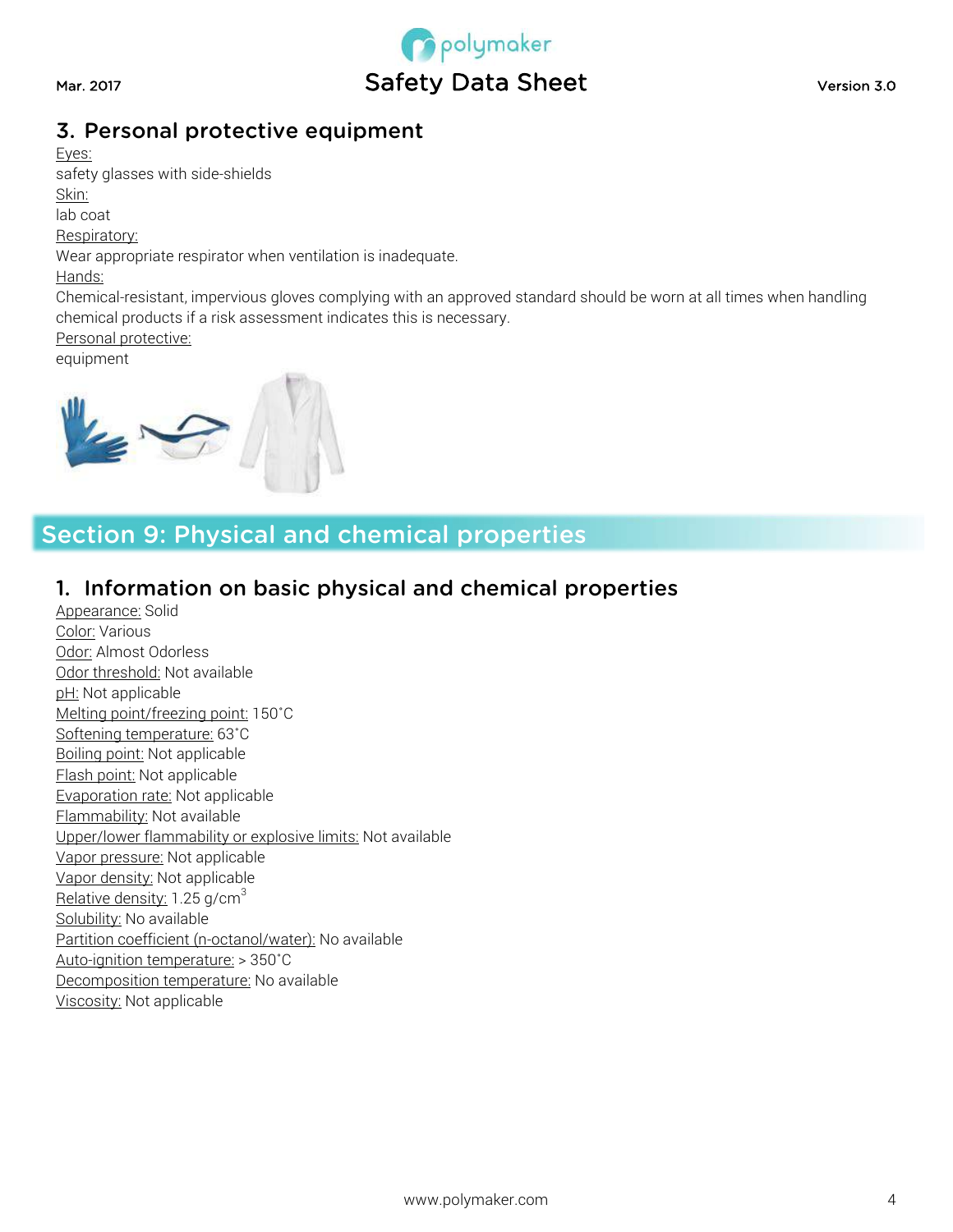# polymaker Mar. 2017 **Safety Data Sheet** Version 3.0

# Section 10: Stability and reactivity

# 1. Reactivity

The product is stable.

# 2. Chemical stability

Material is stable under normal conditions.

# 3. Possibility of hazardous reactions

Burning produces obnoxious and toxic fumes. Aldehydes. Carbon monoxide (CO). carbon dioxide (CO2).

# 4. Conditions to avoid

Temperatures above 446F (230 °C).

# 5. Incompatible materials

Not available.

#### 6. Hazardous decomposition products

Unlikely under normal industrial use. If the product is heated to temperatures excessively higher than those recommended on the technical data sheet, thermal decomposition is possible. Combustion products may include: carbon oxides (CO, CO2), nitrogen oxides (NO, NO2 etc.), hydrocarbons, HCN

# Section 11: Toxicological information

### 1. Likely routes of exposure

Inhalation: Non-irritating to the respiratory system. Skin contact: LD50/dermal/rabbit > 2000 mg/kg Eye contact: May cause physical abrasion in contact with eyes. Molten polymer will cause serious burns to the eyes. Ingestion: LD50/oral/rat > 5000 mg/kg

## 2. Symptoms

Dust may irritate throat and respiratory system and cause coughing. Direct contact with eyes may cause temporary irritation.

## 3. Information on toxicological effects

Acute toxicity: Dusts may irritate the respiratory tract, skin and eyes. Skin corrosion/irritation: Dust may irritate skin. Serious eye damage/eye irritation: Dust may irritate the eyes. Exposed may experience eye tearing, redness, and discomfort. Respiratory sensitization: Not classified. Skin sensitization: Not a skin sensitizer. Germ cell mutagenicity: Not expected to be mutagenic.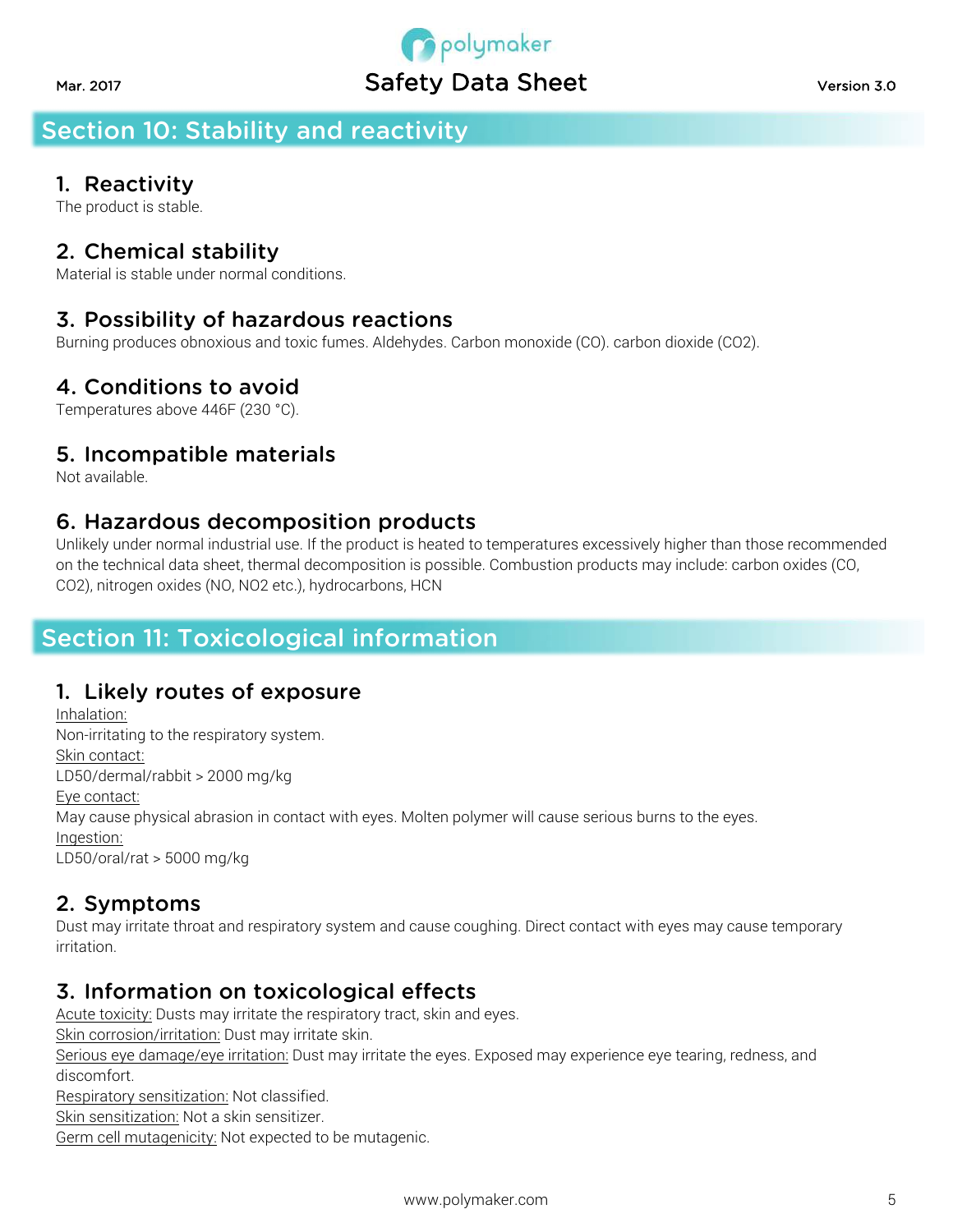

Carcinogenicity: The ingredients of this product are not classified as carcinogenic by ACGIH or IARC, not regulated as carcinogens by OSHA, and not listed as carcinogens by NTP.

Reproductive toxicity: Not classified.

Specific target organ toxicity - single exposure: No data available

Specific target organ toxicity - repeated exposure: No data available

Aspiration hazard: Due to the physical form of the product it is not an aspiration hazard.

Mixture versus substance information: Not applicable.

Other information: Pre-existing skin and respiratory conditions including dermatitis, asthma and chronic lung disease might be aggravated by exposure.

# Section 12: Ecological information

#### 1. Toxicity

The product is not classified as environmentally hazardous. However, this does not exclude the possibility that large or frequent spills can have a harmful or damaging effect on the environment.

#### 2. Persistence and degradability

No data available.

#### 3. Bioaccumulative potential

Does not bioaccumulate. Inherently biodegradable.

#### 4. Mobility in soil

No data available.

#### 5. Other adverse effects

The product is not classified as environmentally hazardous. However, this does not exclude the possibility that large or frequent spills can have a harmful or damaging effect on the environment.

# Section 13: Disposal considerations

#### 1. Waste treatment methods

In accordance with local and national regulations. Do not contaminate ponds, waterways or ditches with chemical or used container. Contact manufacturer if needed.

# Section 14: Transport information

ADR: Not regulated as dangerous goods.

RID: Not regulated as dangerous goods.

AND: Not regulated as dangerous goods.

IATA: Not regulated as dangerous goods.

IMDG: Not regulated as dangerous goods.

Transport in bulk according to Annex II of MARPOL 73/78 and the IBC Code:

This substance/mixture is not intended to be transported in bulk.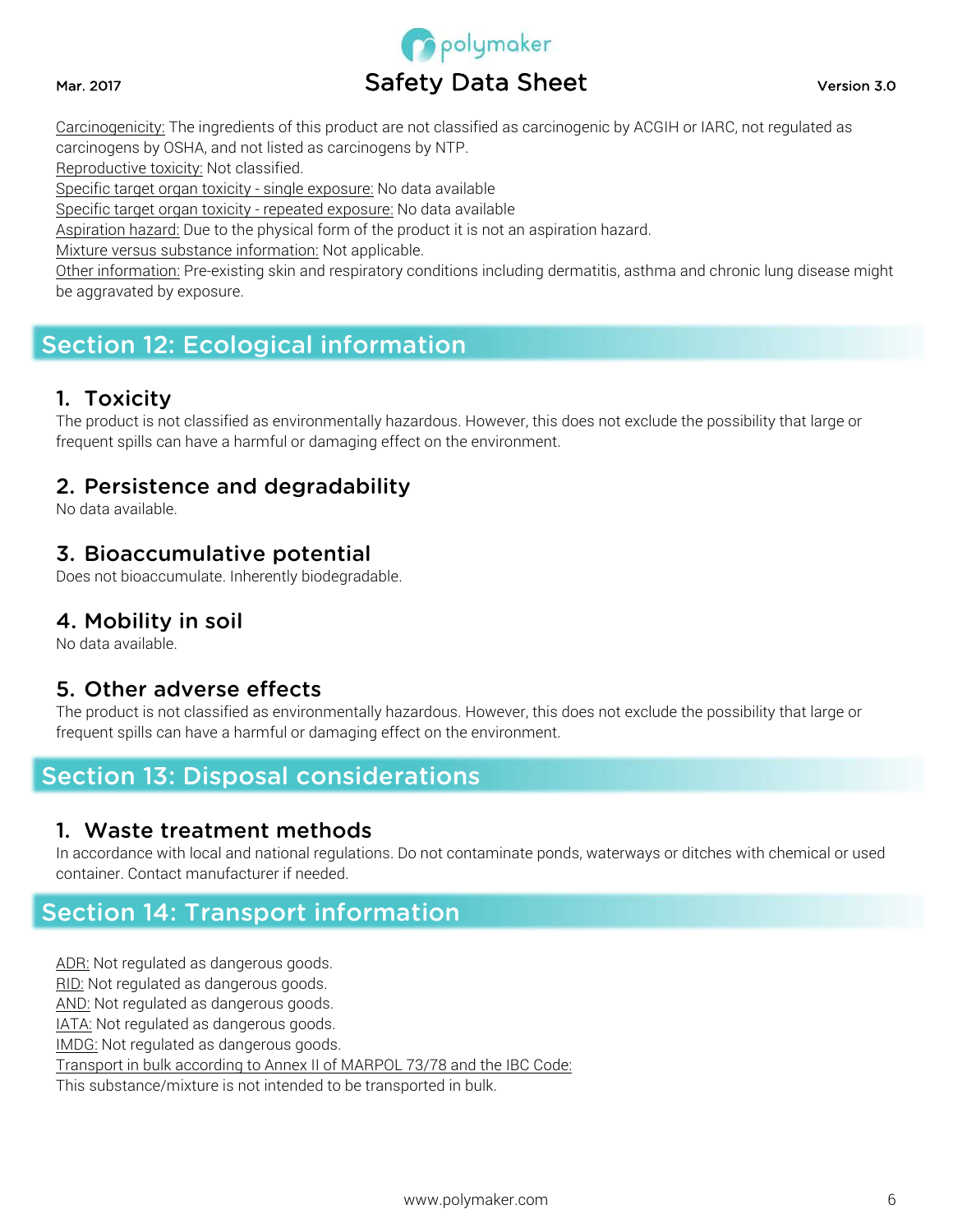# **P** polymaker Mar. 2017 **Safety Data Sheet** Version 3.0

# Section 15: Regulatory information

#### 1. Safety, health and environmental regulations/legislation specific for the substance or mixture EU regulations Regulation (EC) No. 1005/2009 on substances that deplete the ozone layer, Annex I Not listed. Regulation (EC) No. 1005/2009 on substances that deplete the ozone layer, Annex II Not listed. Regulation (EC) No. 850/2004 On persistent organic pollutants, Annex I as amended Not listed. Regulation (EC) No. 689/2008 concerning the export and import of dangerous chemicals, Annex I, part 1 as amended Not listed. Regulation (EC) No. 689/2008 concerning the export and import of dangerous chemicals, Annex I, part 2 as amended Not listed. Regulation (EC) No. 689/2008 concerning the export and import of dangerous chemicals, Annex I, part 3 as amended Not listed. Regulation (EC) No. 689/2008 concerning the export and import of dangerous chemicals, Annex V as amended Not listed. Regulation (EC) No. 166/2006 Annex II Pollutant Release and Transfer Registry Not listed. Regulation (EC) No. 1907/2006, REACH Article 59(10) Candidate List as currently published by ECHA Not listed. Authorizations Regulation (EC) No. 1907/2006, REACH Annex XIV Substances subject to authorization, as amended Not listed. Restrictions on use Regulation (EC) No. 1907/2006, REACH Annex XVII Substances subject to restriction on marketing and use as amended Not listed. Directive 2004/37/EC: on the protection of workers from the risks related to exposure to carcinogens and mutagens at work Not listed. Directive 92/85/EEC: on the safety and health of pregnant workers and workers who have recently given birth or are breastfeeding Not listed. Other EU regulations Directive 96/82/EC (Seveso II): on the control of major-accident hazards involving dangerous substances Not listed. Directive 98/24/EC: on the protection of the health and safety of workers from the risks related to chemical agents at work Not listed. Directive 94/33/EC: on the protection of young people at work Not listed. Other regulations This Safety Data Sheet complies with the requirements of Regulation (EC) No 1907/2006. National regulations: Not available.